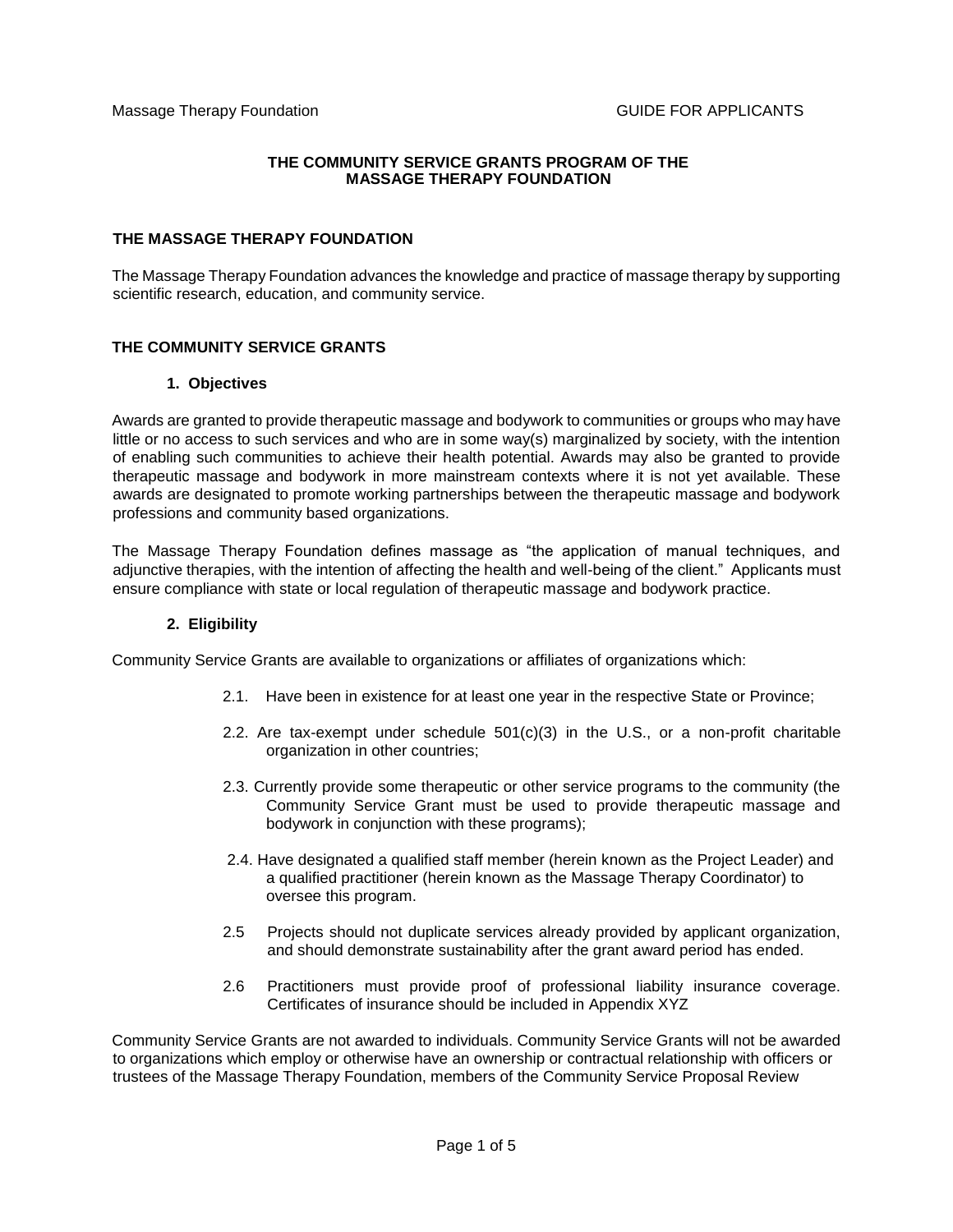Committee ("Review Committee"), or any spouses, domestic partners, children, descendants, spouses of descendants or any other individuals related to any officers or trustees of the Massage Therapy Foundation or to members of the Review Committee.

# **3. Application Procedures**

Organizations wishing to apply for a Community Service Grant must complete and submit an application online. To create a profile and start an application go directly to: http://massagetherapyfoundation.org/grants-and-contests The application form must be completed in its entirety and requested appendixes attached.

# **4. Conditions of Award**

- 4.1. The applicant organization must retain adequate accounts and records of all Massage Therapy Foundation Community Service Grant funds received and disbursed**. Records and accounts must be sent to the Massage Therapy Foundation every 90 days until the termination of the award period**, and such records must be retained for two (2) years following the termination of the award period.
- 4.2. Community Service Grant Recipients shall prepare and maintain appropriate records of all community service project activities, duration and extent of services provided, demographics of participants, and the duration and extent of participation. Such records must be sufficient to enable the Massage Therapy Foundation to qualitatively evaluate or measure the community service project's functions and determine whether all project activities have been and will continue to be consistent with the project's objectives and anticipated goals. **The Project Leader is responsible for submitting this information in quarterly reports to the Massage Therapy Foundation**. **Reports should include photographs and, video material showing or describing use of the Grant funds.**
- 4.3. Procedures for maintaining confidentiality of client records must be specified.
- 4.4. Applicant Organizations must submit documentation showing that all reasonable measures will be taken to assure the safety and health of the participant(s) in the community service project according to guidelines set by the United States Department of Health and Human Services, as well as any other laws, rules or regulations enforced by any state or local government agencies, including but not limited to privacy laws such as the Health Insurance Portability and Accountability Act of 1996. Such records must be sent to the Massage Therapy Foundation every ninety (90) days until the completion of the award period, and retained for two (2) years following the completion of the award period.
- 4.5. Community Service Grant Recipients are required to use Massage Therapy Foundation Grant funds to pursue only that community service project and those project objectives described in the application unless prior approval from the Massage Therapy Foundation has been obtained for a change of the project objectives. In this case, the organization must submit the proposed changes to the Massage Therapy Foundation for consideration and must receive written approval before any such changes or modifications are implemented.
- 4.6. Massage Therapy Foundation officers, or their duly authorized representatives have the right, during regular business hours, to make periodic visits to verify and monitor the status of the community service project, proper administration of the funds, and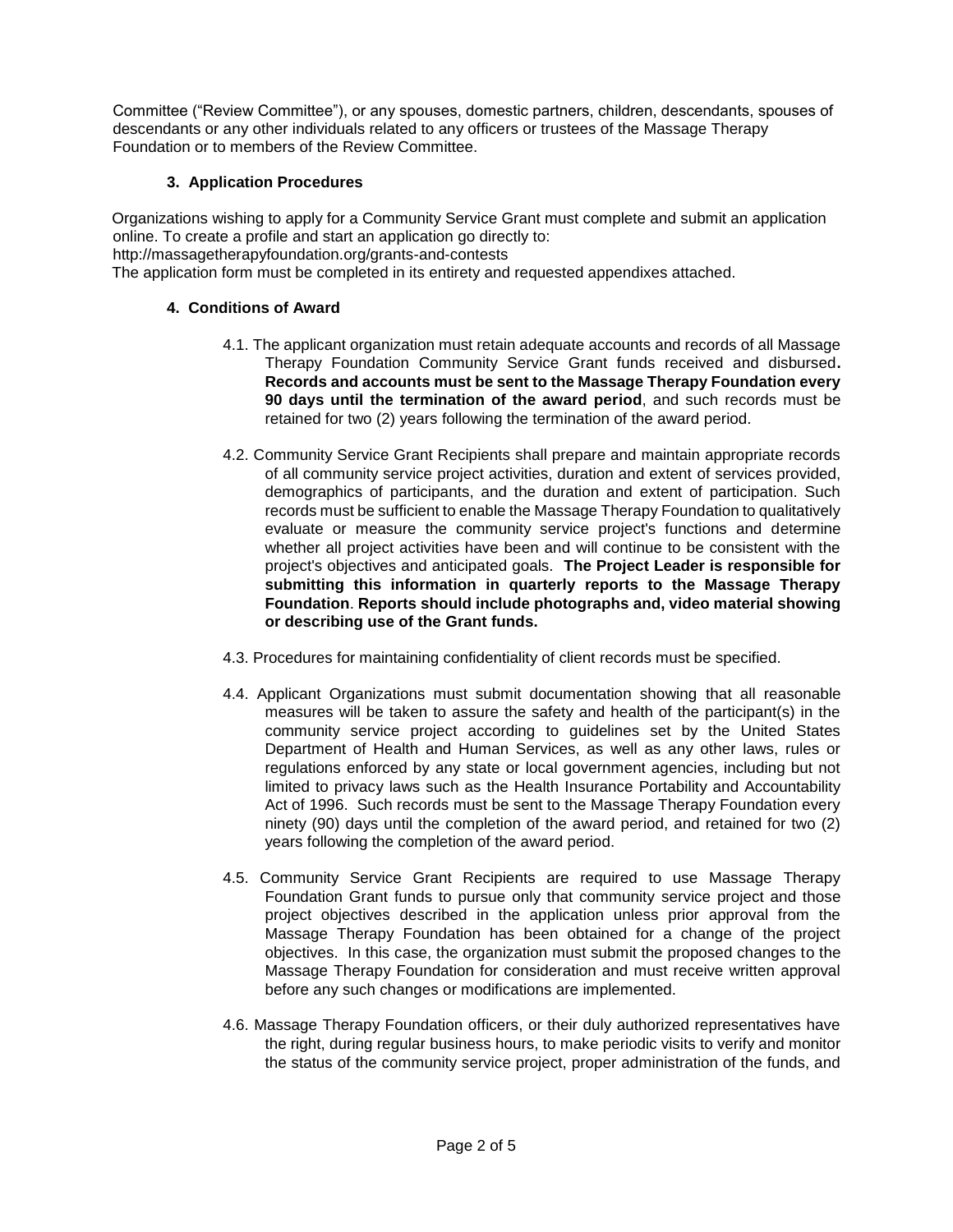the appropriateness of all expenditures as established by the Massage Therapy Foundation.

- 4.7. The Massage Therapy Foundation has the right and obligation to withhold or withdraw funding if the stated conditions are not met, the community service project is no longer feasible, the recipient no longer meets eligibility requirements, there is evidence of unethical behavior, or for any other reason determined by the Massage Therapy Foundation to be in the best interests of the Foundation. Grant Recipients must return to the Massage Therapy Foundation all unspent funds and, upon the Foundation's request, all funding disbursed for ineligible items.
- 4.8. Community Service Grant Recipients are required to complete and file all necessary forms with the United States Internal Revenue Service, Revenue Canada and/or the appropriate governmental tax services in the State, Province, or Country in which the organization is registered, if applicable.
- 4.9 The Massage Therapy Foundation retains the right to produce a summary of the preliminary project and/or final reports for publication on the Foundation website and/or in any publication or marketing outlet at the Foundation's discretion.

### **5. Duration and Value of Grants**

Grants will be awarded for a 12-month period; the value of the Community Service Grants will be between \$500 and \$5,000 and must be used in the specific time period for which they have been awarded. Any unspent funds must be returned to the Massage Therapy Foundation. Funding needed to support the continuation or completion of the project beyond either the designated completion date or the budgeted amount of the original grant must be requested in a new application.

#### **6. Deadline**

Applications must be received by **March 1**. Decisions will be announced no later than June 1.

## **7. Evaluation Policy and Procedures**

All Grant applications shall be reviewed in an open competition process by the Community Service Proposal Review Committee which shall consist of one (1) member of the Foundation's Board of Trustees and at least three (3) additional members appointed by the Massage Therapy Foundation President. The Foundation will use its best efforts to keep confidential all personal information submitted as part of a community service application or obtained throughout the course of an awarded Grant, and shall use such information only for the review of the application, evaluation, and administration of the Grants; except that the Foundation may publish personal information necessary to promote and publicize the Grant and the results of the project

Applications shall be judged on the following criteria:

- 7.1. The importance of the population to be served, the potential of massage therapy to enhance the well-being of this population and the perceived need for the project in the community-at-large;
- 7.2. The extent to which the project's goals, objectives and procedures are clear, specific, attainable, measurable, and likely to be accomplished within the proposed time span;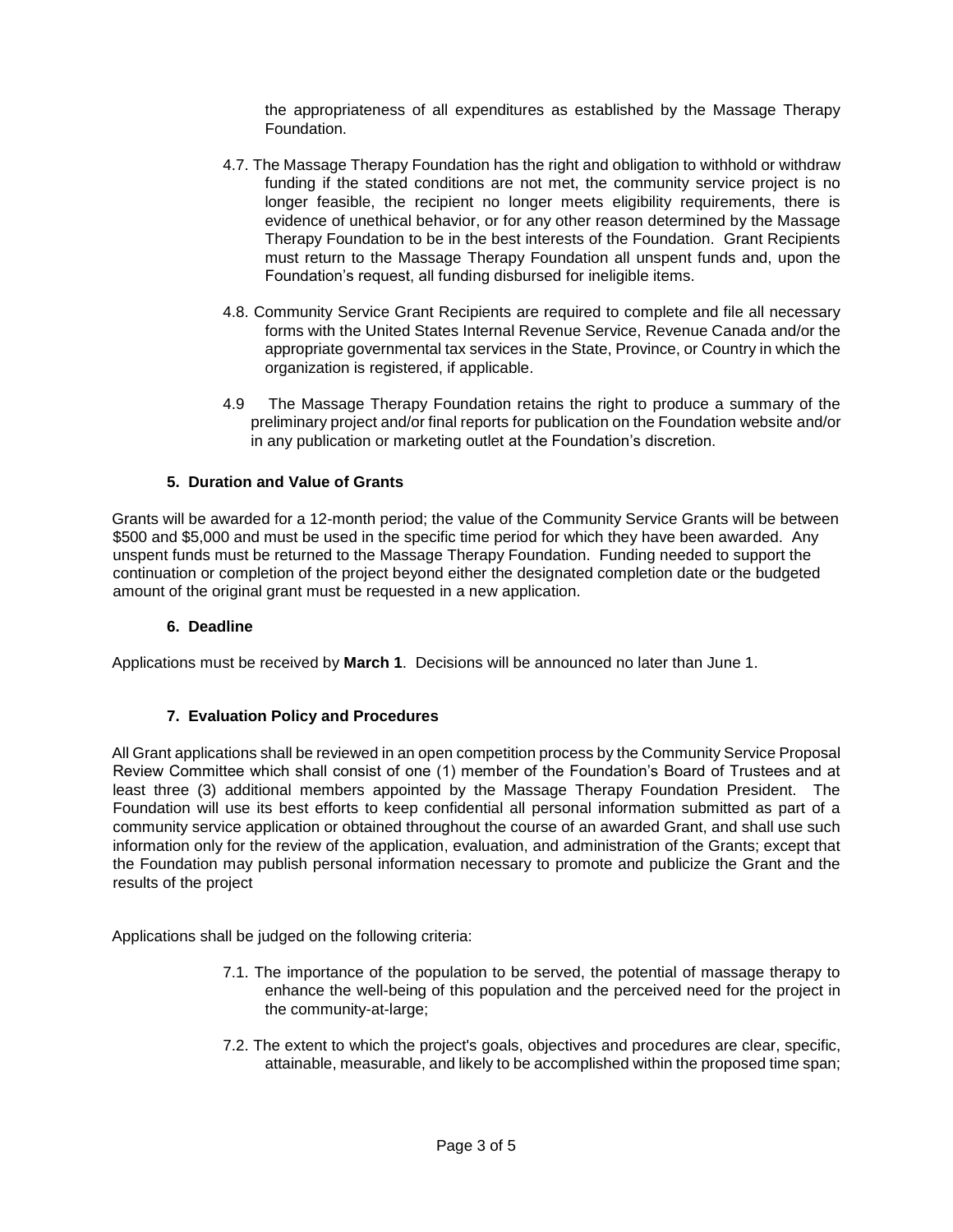- 7.3. The clarity of the outcome of the proposed project. Please include sample evaluation forms for committee review;
- 7.4. The demonstrated link between the practitioner and the applicant organization; including the extent to which the project is integrated with other programs in the organization, the involvement of organization staff in this project; and collaboration with other individuals or organizations involved as applicable.
- 7.5. The qualifications of the Project Leader and Massage Therapy Coordinator in the form of a resume and list of supporting certifications including demonstrated massage therapy, community service expertise, and specialized experience and training with the population to be served by this project;
- 7.6. The availability of the Project Leader and supporting staff and/or facilities required for successful completion of the proposed project;
- 7.7 The clarity and appropriateness of the budget;
- 7.8. The perceived sustainability of the project.

# **8. Eligible Expense Items**

Eligible expense items include: salaries/wages for those involved in the community service project, including partial allowances for a Principal Therapist and co-therapists to cover some release time from other activities necessary for the pursuance of the project; marketing, relevant supplies, e.g., massage oil and case history forms; travel necessary for the community service project and grant writing costs and/or administration expenses.

## **9. Ineligible Expense Items**

Items ineligible for Community Service Grant Funds include: capital construction of facilities and equipment, staff child care; entertainment. Although indirect costs request for funding are discouraged, the Community Service Grant Review Committee may consider some of the following up to \$500: purchase of standard equipment such as computer, massage tables; costs incurred prior to the awarding of the Grant and contingency allowances.

## **10. Reporting**

The Community Service Grant Recipient must submit: two videos (one at the beginning of the project, one at the end),

- 10.1 One interim report at mid-point and a final report at the conclusion including a financial reporting. Reporting reminders will be sent by the Foundation to PL prior to reporting dates. Videos should be emailed to Massage Therapy Foundation staff;
- 10.2 The final report describing the rationale, procedures, program evaluation, and any future plans for continuance of the project;
- 10.3 Both reports must contain full financial accounting and a description of the progress of the funded Project. Such reports shall be the property of the Massage Therapy Foundation, the same being entitled to use each report and any of its contents in any manner it deems fit;
- 10.4 A blog describing the project and its results.

Upon completion of the service project, the grant recipient must submit the following documents to the Foundation: